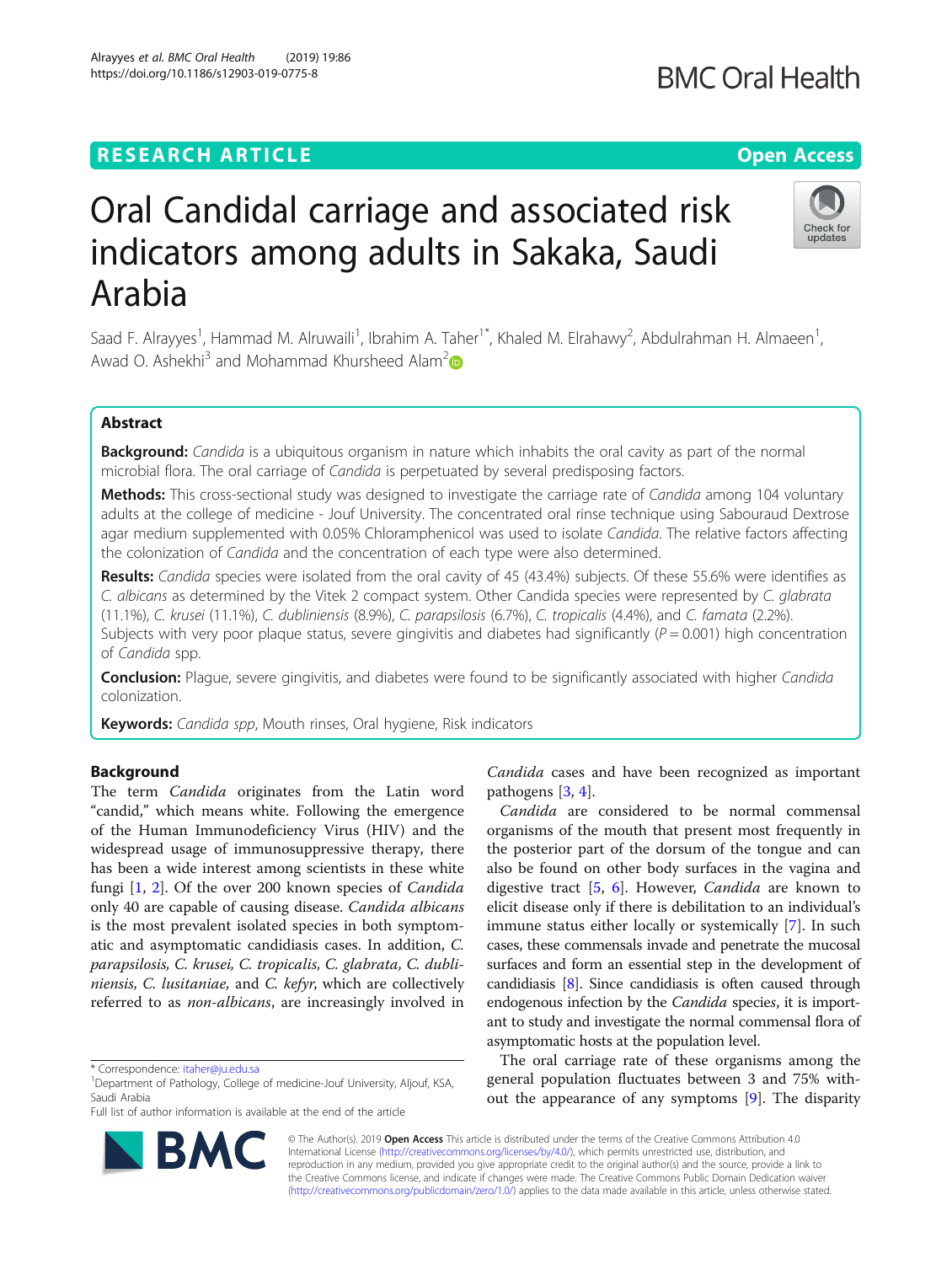that has been noticed in the oral carriage rates of Candida might be influenced by multiple factors including demographic status, oral hygiene, and inconsistencies in the criteria of sample selection as well as in the analytical and sampling techniques used [[6,](#page-5-0) [9,](#page-5-0) [10\]](#page-5-0). In addition, the carriage rates of oral Candida that have been reported to be more frequently associated with other factors are female gender, systemic diseases (e.g. diabetes mellitus), different blood groupings, tobacco smoking, and poor oral hygiene [\[11](#page-5-0)–[14\]](#page-5-0). Additional factors such as geographical variations have also been suggested as affecting oral *Candida* carriage [[9\]](#page-5-0).

According to the information obtained from the indexed literature, data on asymptomatic oral Candida carriage in Saudi Arabia is limited to just one study [[15](#page-5-0)] in which some aspects of oral Candida carriage and its relationship to poor oral hygiene were described in healthy Saudi subjects. Therefore, the objective of the present investigation was to study the carriage of Candida species (spp.) among adult individuals at Jouf University's Medical College, in Saudi Arabia.

## Methods

This is a cross-sectional study that was carried out by performing clinical checkups, filling a questionnaire, and conducting a culture based microbiological investigation. Adult volunteers participated from both genders attending the college of medicine Jouf University. All candidates were given sufficient information about the study before being asked to formally consent to participate. The study protocol was also approved by the Medical Ethics Committee of the college of medicine, Jouf University. The population study was made of 104 adult individuals based on the calculation of a sample size measurement. The questionnaire contained questions on antibiotic/antifungal intake, and other health measurements and dental status.

## Collection of samples and identification of Candida isolates

The concentrated oral rinse technique as described by Samaranayake et al. [[16\]](#page-5-0) for oral Candidal sampling was used in the present study. In brief, each participant was requested to rinse his/her mouth thoroughly for 60 s with 10 ml sterile saline. The rinse was recollected into a sterile container, and was centrifuged for 15 min at 1700 g. The supernatant was discarded, and the pellet was dissolved into l ml sterile saline. After thorough mixing for 30 s, 100 mL of each sample was transferred onto two agar plates of Sabouraud Dextrose medium (SDA, Oxoid – Basingstoke, U.K) supplemented with 0.05 μg chloramphenicol and incubated for 48–72 h at 35 °C in air. All isolates that resembled *Candida* were gram stained and tested for Germ tube formation. Further identification of the yeast isolates was performed using the Vitek 2 compact 60 system (Biomerieux, France) according to the manufactures instructions.

## Oral assessment

A visual examination using a probe and dental mirror was employed to perform the dental health status of the participants by the same researcher throughout the study. The dental health status and DMFT index (decayed, missing, and filled teeth) were assessed as described by Schuller and Holst [[17\]](#page-5-0). The plaque thickness at the gingival area, and the plaque index (PI) were measured using the Silness and Loe method [\[18](#page-5-0)]. While, the gingival index (GI), and the gingival condition were evaluated using the Loe and Silness method [[19](#page-5-0)].

#### Self-reported data

Information regarding age, gender, education or work status, oral health condition (history of dental caries), frequency of teeth brushing, and frequency of daily usage of mouth washes, smoking (current smoker, non-smoker) were all tabulated in a self-explanatory questionnaire. The body mass index (BMI,  $\text{kg/m}^2$ ), blood grouping (ABO, A, B, and O), presence of diabetes and hypertension were also recorded for all the participants.

## Statistical analysis

The results were statistically analyzed using the Statistical Package of Social Sciences (SPSS) version 22.0. The Student's t-test or Mann–Whitney test (for non-normally distributed data) was used to compare the difference between the means; while the Chi-squared test was used to analyze the differences between frequencies in the different groups. The one-way ANOVA analysis was used to determine the correlation between the density of Candida and the plaque/gingival status. A value of  $P < 0.05$  was considered significant.

## Results

## Clinical characteristics and demographic status

Oral rinses were obtained from 104 adult subjects, of which 79 were males (76%) and 25 were females (24%). As shown in Table [1](#page-2-0), the mean age of the study population was (25 years,  $SD \pm 10$ ). Blood group O was the most common (44.2% among the study participants followed by groups A; AB and B). Only 12.5% of the study populations were smokers, 6.7% hypertensive and 5.8% were diabetics (Table [1](#page-2-0)).

### Carriage of Candida species

Out of the 104 subjects examined, 45 (43.4%) were found to be colonized with Candida spp. C. albicans was the most frequently encountered being isolated from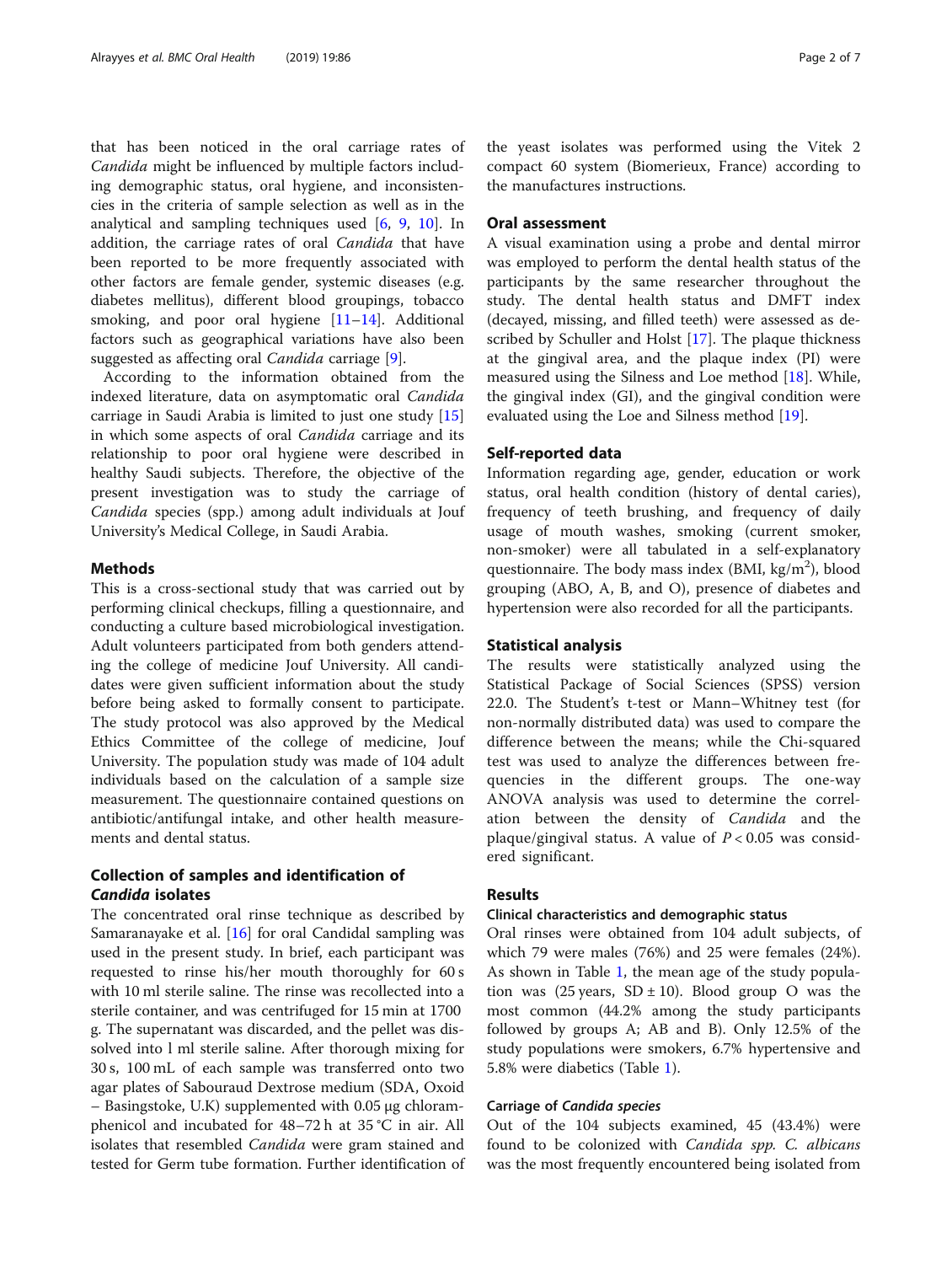| $\epsilon$<br>۔ ب<br>L. L. | (Total number = 104)<br>n (%) |
|----------------------------|-------------------------------|
| Presence of Candida        |                               |
| Yes                        | 45 (43.4%)                    |
| No                         | 59 (56.7%)                    |
| Candida spp.               |                               |
| C. albicans                | 25 (55.6%)                    |
| C. glabrata                | $5(11.1\%)$                   |
| C. krusei                  | 5 (11.1%)                     |
| C. dubliniensis            | 4 (8.9%)                      |
| C. parapsilosis            | 3(6.7%)                       |
| C. tropicalis              | 2 (4.4%)                      |
| C. famata                  | $1(2.2\%)$                    |
| Gender                     |                               |
| Male                       | 79 (76%)                      |
| Female                     | 25 (24%)                      |
| Age groups                 |                               |
| < 30                       | 90 (86.5%)                    |
| $\geq 30$                  | 14 (13.5%)                    |
| Obesity (BMI $\geq$ 25)    |                               |
| Yes                        | 48 (46.2%)                    |
| No                         | 56 (53.8%)                    |
| Co-morbidities             |                               |
| Diabetes mellitus          |                               |
| Yes                        | 6(5.8%)                       |
| No                         | 98 (94.2%)                    |
| Hypertension               |                               |
| Yes                        | 7 (6.7%)                      |
| No                         | 97 (93.3%)                    |
| Smoking                    |                               |
| Yes                        | 13 (12.5%)                    |
| No                         | 91 (87.5%)                    |
| Blood grouping             |                               |
| AB                         | 17 (16.3%)                    |
| A                          | 26 (25%)                      |
| B                          | 15 (14.4%)                    |
| 0                          | 46 (44.2%)                    |

23 (21.9%) individuals and constituting (55.6.4%) of the total isolates (Table 1). The mean concentration count (density) of the *Candida* was  $505 \pm 1724$  CFU/ ml. Other Candida species were also isolated though less frequently as C. glabrata and C. krusei both being found in 5 (11%), 4 C. dubliniensis (8.9%), 3 C. *parapsilosis*  $(6.7)$ , 2 C. tropicalis  $(4.4\%)$ , and 1  $(2.2\%)$ C. famata.

## Factors associated with colonization of Candida spp.

The oral Candidal carriage and concentration (density) among both males and females regardless of their ages (Table [3](#page-4-0)) was found to be not significantly different ( $P =$ 0.35). Other factors such as, BMI (obese vs. non-obese), hypertension, and smoking all had no significant effect on either carriage rate or concentration of Candida among the study group. Although, the prevalence of oral carriage rate of Candida was comparable between diabetic participants and non-diabetic participants [4/45  $(8.9\%)$  versus 41/45 (91.1%) respectively;  $P = 0.23$ , nevertheless, the mean carriage concentration of Candida was significantly higher among diabetic participants than their non-diabetic counterparts  $[4492 (SD \pm 5629)]$  versus 293 (SD  $\pm$  634)  $P \le 0.00$ ; Table [3\)](#page-4-0). Subjects with Blood group O were found to be associated with a higher frequency of oral Candidal carriage, while those with blood group A showed a higher amount (density) of Candida growth, however neither was significant (Table [2\)](#page-3-0).

## Correlation between oral/dental hygiene and Candidal carriage

As shown in Table [2](#page-3-0), the oral carriage rate and concentration of Candida spp. among those who brushed or used mouth wash on a regular basis was comparable, but not significantly different. Similarly, dental caries though was associated with a higher rate of Candida carriage; however, it was not statistically significantly different from those reporting no dental caries. Additionally, no significant differences in the oral Candidal carriage ( $P = 0.85$ ) among the subjects with the different plaque status was revealed. There were also no significant differences regarding the prevalence of oral Candida between subjects with no gingival inflammation, mild, moderate or severe gingival inflammation status ( $P = 0.11$ ). Nevertheless, the mean concentration of Candida concentration was increased significantly as a result of poor gingival status, and likewise due to a poor plaque status ( $P = 0.01$ , and  $P = 0.01$  respectively) as revealed by ANOVA analysis.

## **Discussion**

Based on the very limited information regarding the oral carriage of Candida in our region [9] and to the knowledge obtained from the indexed literature, only one study has investigated the asymptomatic oral carriage of Candida [\[14](#page-5-0)]. Other studies have focused on Candida infections of the bloodstream, called Candidemia, or exclusively on diabetic groups or infants [[19](#page-5-0)–[21](#page-5-0)].

However, several studies [\[12](#page-5-0)–[14\]](#page-5-0) have shown wider variations of oral *Candida* carriage among healthy individuals. Also, Odds et al. [\[7](#page-5-0)] reported that the rate of Candida colonization found in the saliva or mouth washes of normal subjects ranges from 25 to 71.3%. In a

<span id="page-2-0"></span>Table 1 Characteristics of the study subjects and percentage (%) carriage rate of Candida spp.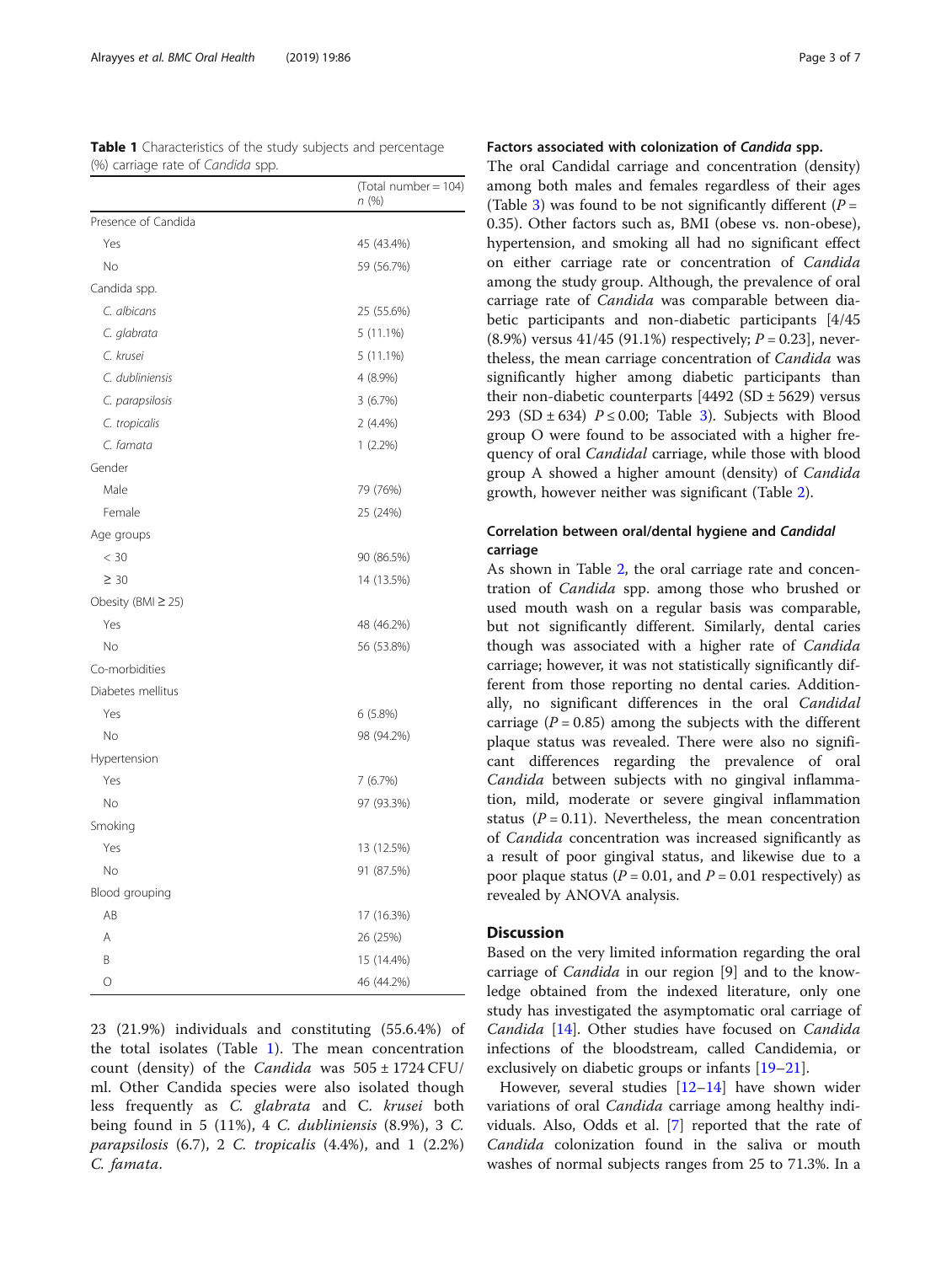<span id="page-3-0"></span>

| Table 2 Relationship between oral Candida colonization and oral hygiene status |  |
|--------------------------------------------------------------------------------|--|
|--------------------------------------------------------------------------------|--|

|                                                        | Carriage of Candida ( $n = 45$ ) | $p$ -value | Mean CFU (±SD)  | $p$ -value |
|--------------------------------------------------------|----------------------------------|------------|-----------------|------------|
| Daily teeth brushing                                   |                                  |            |                 |            |
| Irregular (intermittent)                               | 12 (26.7%)                       | 0.70       | $538 \pm 202$   | 0.93       |
| Once                                                   | 14 (31.1%)                       |            | 770 ± 1786      |            |
| Twice                                                  | 19 (42.3%)                       |            | 798 ± 2905      |            |
| Daily usage of mouth wash                              |                                  |            |                 |            |
| Irregular (intermittent)                               | 24 (53.3%)                       | 0.46       | $882 \pm 2630$  | 0.82       |
| Once                                                   | 8 (17.8%)                        |            | 720 ± 1008      |            |
| Twice                                                  | 6 (13.3%)                        |            | $71 \pm 104$    |            |
| More than twice                                        | 7 (15.6%)                        |            | $377 \pm 937$   |            |
| History of dental caries                               |                                  |            |                 |            |
| Yes                                                    | 28 (62.2%)                       | 0.19       | $823 \pm 2467$  | 0.16       |
| No                                                     | 17 (37.8)                        |            | $409 \pm 763$   |            |
| Plaque Index (PI) <sup>a</sup>                         |                                  |            |                 |            |
| Very good                                              | 10 (22.2%)                       | 0.85       | $352 \pm 111$   | 0.01       |
| Good                                                   | 24 (53.3%)                       |            | $563 \pm 293$   |            |
| Poor                                                   | 8 (17.8%)                        |            | $470 \pm 166$   |            |
| Very poor                                              | 3(6.7%)                          |            | $6480 \pm 3741$ |            |
| Gingival Index (GI) <sup>b</sup>                       |                                  |            |                 |            |
| No inflammation                                        | 15 (33.3%)                       | 0.11       | $129 \pm 240$   | 0.01       |
| Mild inflammation                                      | 23 (51.1%)                       |            | $586 \pm 1470$  |            |
| Moderate inflammation                                  | 4 (8.9%)                         |            | $499 \pm 600$   |            |
| Severe inflammation                                    | 3(6.7%)                          |            | 4197 $\pm$ 6480 |            |
| Decayed, Missing, and Filled Index (DMFT) <sup>c</sup> |                                  |            |                 |            |
| No Caries                                              | $5(11.1\%)$                      | 0.09       | $230 \pm 337$   | 0.40       |
| D-component (Decayed teeth)                            | 26 (57.8%)                       |            | $539 \pm 1386$  |            |
| M-component (Missed teeth due to caries)               | 7 (15.6%)                        |            | $1841 \pm 4354$ |            |
| F-component (Filled teeth due to caries)               | 7 (15.6%)                        |            | $277 \pm 430$   |            |

<sup>a</sup> = Pl: Very good < 0.1, Good = 0.1-0.9, Poor = 1.0-1.9, and Very poor = 2.0-3.0<br><sup>b</sup> = Gl: no inflammation < 0.1, mild inflammation = 0.1-1.0, moderate inflammation = 1.1-2.0, and severe inflammation = 2.1-3<br><sup>c</sup> = DMFT:

Data represent mean CFU/ml of colonizing Candida, (±SD) and P-values

healthy Saudi Arabian population, Darwazeh et al. [[14](#page-5-0)] reported a 52% prevalence rate for total Candida, of which 80.8% was C. albicans. These rates are comparable to our present findings (43.3% total Candida and 55.6% C. albicans) and consistent with the prevalence rate of 53% reported by Patil et al. [[22](#page-5-0)] among Indian adults. In addition, our results confirm that C. albicans is the most prevalent species in the oral cavity in comparison to other non-Candida albicans.

Some of the factors that were found to be associated with oral *Candida* colonization include age, gender, poor oral hygiene, smoking, and the presence of systemic diseases [\[2,](#page-5-0) [10](#page-5-0)–[15](#page-5-0), [22](#page-5-0), [23\]](#page-5-0). Loster et al. [[24\]](#page-5-0) reported that oral *Candida* colonization was influenced by both age and gender; however, the subjects in this study were mainly denture-wearers.

A correlation between body mass indexes (BMI) and oral conditions has also been observed [[25](#page-6-0)]. BMI was classified into the following three categories in the World Health Organization (WHO)'s World Health Report 1995: overweight (BMI  $\geq$  25.1), acceptable weight  $(BMI > 18.5-25)$ , and underweight (BMI  $\leq$  18.4). We attempted to analyze the relationship between BMI and oral Candida carriage, but find no correlation. It was observed that smoking can affect Candida colonization [[26\]](#page-6-0) by indirectly influencing the level of salivary glucose, which in turn leads to increased Candida growth and colonization [[26](#page-6-0)]. Nonetheless, our study did not demonstrate any clear link regarding this phenomenon, nor did it affect the status of the mean number of *Candida* colonization. Our results were found to be consistent with previous studies [[11,](#page-5-0) [12](#page-5-0)] as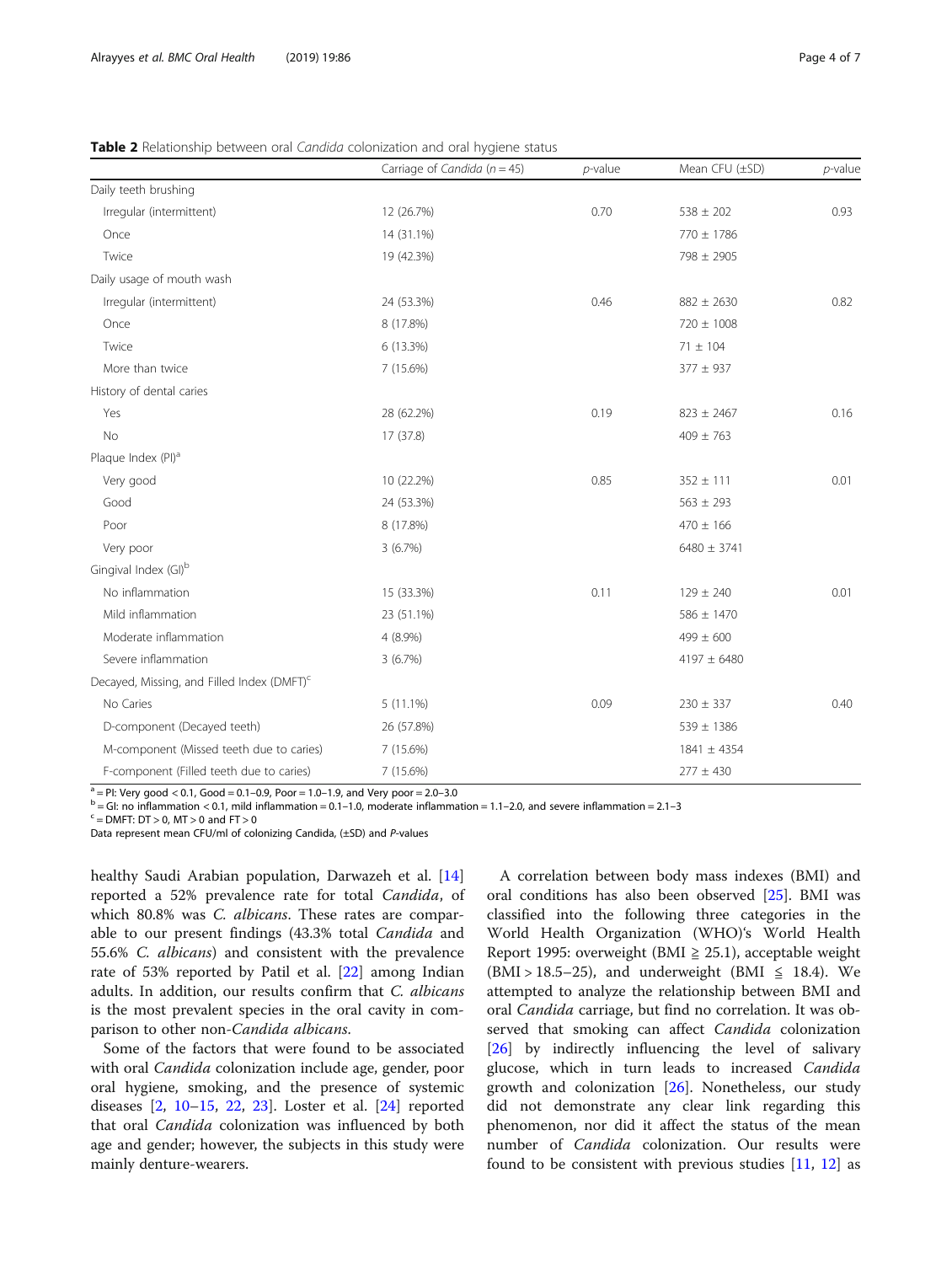<span id="page-4-0"></span>they found that tobacco smoking on its own influenced neither the carriage rate of oral Candida nor the number of colonizing Candida.

Although several studies that have been conducted focus on the association between A, B, and O blood groups and Candida carriage [[13](#page-5-0), [27\]](#page-6-0), contradictory observations have been reported, and other results lacked significant findings [\[28](#page-6-0)]. Therefore, the relationship between Candida species and ABO blood grouping remains inconclusive. Bamford-Mason et al. [\[13](#page-5-0)] showed that there is a significant relationship between the blood group O and Candida colonization, and our results were consistent with this, as we found that individuals with blood group O had higher carriage rates than those with other blood groups. Although Shin et al. [\[29\]](#page-6-0) showed that most oral Candida carriers had blood group A, but there was no significant differences between the different blood groups.

The role of Candida species as a precursor of disease among diabetic patients was first described by Odds et al. [[23](#page-5-0)], who observed a higher rate of oral candidiasis in patients with diabetes mellitus (DM) than in healthy individuals [[30](#page-6-0), [31\]](#page-6-0). However, another study has contradicted this relationship between DM and oral colonization by *Candida* [[32](#page-6-0)]. Our results showed a significantly  $(P = 0.00)$  higher *Candida* count (CFU/ml) among diabetics than non-diabetics, as shown in Table 3. Although, these findings are consistent with some previous investigations  $[31-33]$  $[31-33]$  $[31-33]$  $[31-33]$ , other studies did not show any significant differences between DM and the number of colonizing Candida [\[34](#page-6-0)].

Investigations into whether there is a relationship between hypertension and *Candida* colonization have also been conducted over the past 5 years [[25\]](#page-6-0). Our study found that subjects who had mild hypertension had a prevalence rate of 71.4% for oral Candida carriage. There was also a higher mean number of colonies associated with the mild hypertensive subjects than their counterparts; however, neither of these findings was proven to be statistically significant. The relationship between hypertension and Candida colonization has yet to be clarified and might in fact be due to unhealthy lifestyles.

Several clinical investigations were performed to study the presence of a possible relationship between Candida colonization status and oral hygiene [\[12](#page-5-0), [35\]](#page-6-0). In these studies, researchers observed an inversely relationship between better oral hygiene and reduced carriage rate of the number of colonizing cells of Candida spp. A recent study showed that a lower frequency of tooth-brushing was suggested to be associated with metabolic syndromes [[36\]](#page-6-0). Other studies reported using mouth wash and aqueous extract of green tea led to reduction in the number of Candida cells [\[37\]](#page-6-0). On the contrary,

Table 3 Factors associated with Candida colonization

|                         | Candida carriage ( $n = 45$ ) P-value Mean CFU ( $\pm$ SD) P-value |      |                    |      |
|-------------------------|--------------------------------------------------------------------|------|--------------------|------|
| Gender                  |                                                                    |      |                    |      |
| Male                    | 34 (75.5%)                                                         | 0.93 | $759 \pm 2247$     | 0.35 |
|                         | Female 11 (24.5%)                                                  |      | $382 \pm 875$      |      |
| Age                     |                                                                    |      |                    |      |
|                         | $< 30$ 38 (84.4%)                                                  | 0.59 | $760 \pm 2159$     | 0.21 |
|                         | $\geq$ 30 7 (15.6%)                                                |      | $157 \pm 343$      |      |
| Obesity (BMI $\geq$ 25) |                                                                    |      |                    |      |
| Yes                     | 20 (44.4%)                                                         | 0.82 | $441 \pm 1416$     | 0.37 |
| No.                     | 25 (55.6%)                                                         |      | $847 \pm 2376$     |      |
| Co-morbidities          |                                                                    |      |                    |      |
| Diabetes mellitus       |                                                                    |      |                    |      |
| Yes.                    | 4 (8.9%)                                                           | 0.23 | $4492 \pm 5629$    | 0.00 |
| No.                     | 41 (91.1%)                                                         |      | $293 \pm 634$      |      |
| Hypertension            |                                                                    |      |                    |      |
| Yes                     | 5 (11.1%)                                                          |      | $0.12$ 1609 ± 2660 | 0.20 |
| <b>No</b>               | 40 (88.9%)                                                         |      | 549 ± 1909         |      |
| Smoking                 |                                                                    |      |                    |      |
| Yes                     | 6 (13.3%)                                                          | 0.82 | $243 \pm 324$      | 0.20 |
| No.                     | 39 (86.7%)                                                         |      | $732 \pm 2138$     |      |
| Blood grouping          |                                                                    |      |                    |      |
| AB                      | 8 (17.8%)                                                          | 0.71 | $276 \pm 163$      | 0.21 |
| A                       | 13 (28.9%)                                                         |      | $1641 \pm 3504$    |      |
| B                       | 7 (15.6%)                                                          |      | $543 \pm 1080$     |      |
| $\circ$                 | 17 (37.8%)                                                         |      | $156 \pm 297$      |      |

Data represent mean CFU/ml of colonizing Candida, (±SD) and P-values

our prospective study couldn't demonstrate any association between frequencies of teeth brushing on a daily basis or the frequencies of usage of mouth wash on daily basis and Candida colonization.

In this study, we found no correlation between the plaque index status and the rate of Candida colonization. However, we found the concentration of Candida cells was significantly increased as a result of poor plaque index status ( $P = 0.001$ ). We also couldn't demonstrate any significant differences between oral Candidal carriage and gingival status. On the other hand, a significant increase in the density of the number of Candida colonies among subjects diagnosed with severe gingivitis ( $P = 0.001$ ) was observed. These findings are in agreement with previous studies that reported a significant relationship between the presence of oral candidiasis and gingival erythema in patients diagnosed with HIV infection [\[38](#page-6-0)]. Other studies have reported no significant relationship between *Candida*, plaque and gingival status [\[12\]](#page-5-0). We didn't found any significant correlation between caries history or poor DMFT scores and Candida colonization. Our findings regarding the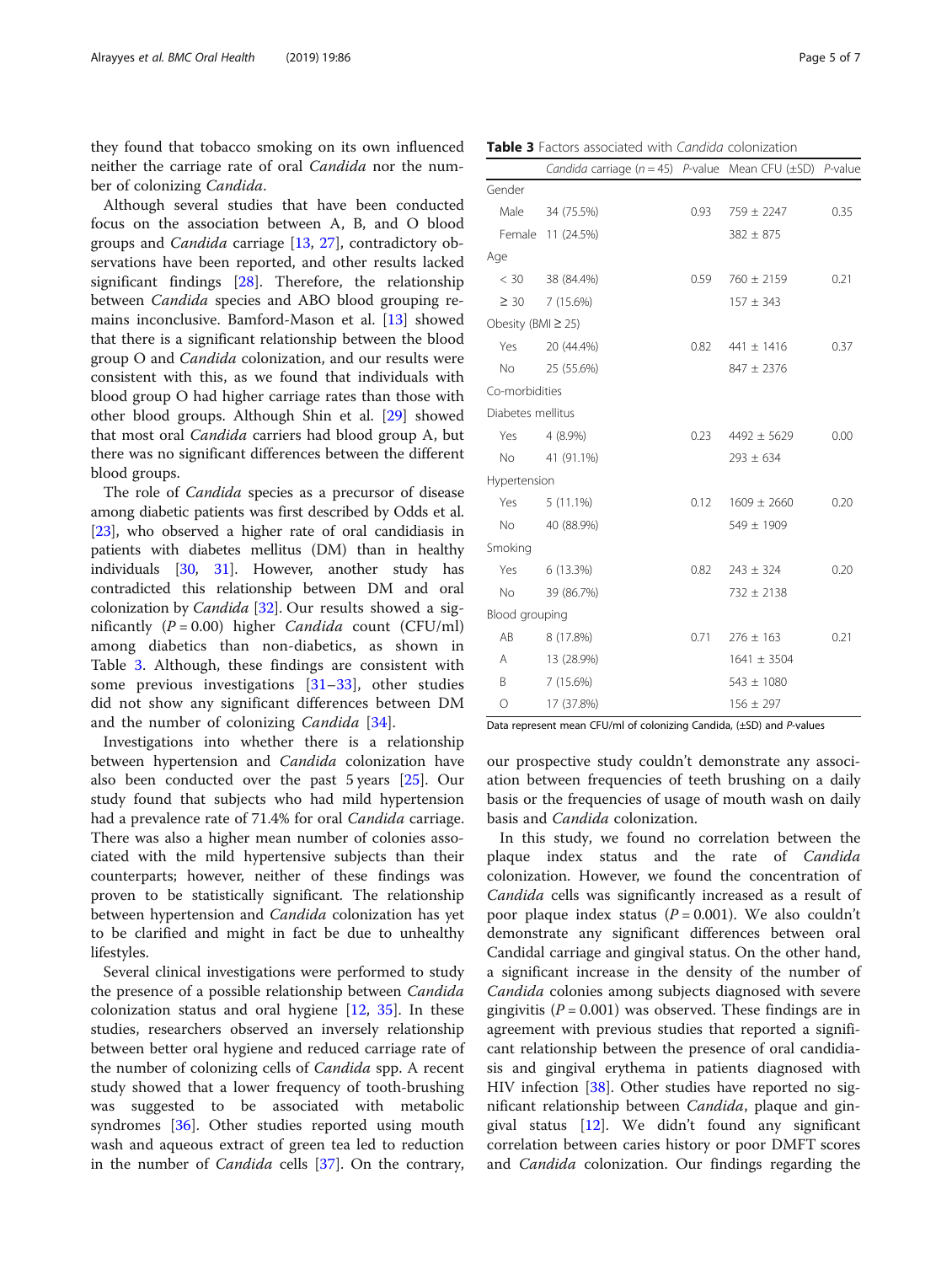<span id="page-5-0"></span>increased density of Candida cells in subjects with very poor plaque status and/or severe gingivitis might substantiate other hypothesis which links Candida reluctance to preferably reside in subjects whose dental plaque is associated with poor oral hygiene, high level of plaque status, and presence of high level of gingival inflammation [[38](#page-6-0)].

Limitation of study Using of self-reported data such as information on comorbidities (hypertension and diabetes) was based on recall basis.

## Conclusion

Of all the studied indicators none seem to affect the rate of oral carriage of Candida among our subjects. However, very poor plague status, severe gingival inflammation, and diabetes were significantly associated with higher density of colonizing Candida spp.

#### Abbreviations

BMI: Body mass index; CFU/ml: Colony Forming Units per milliliter; DM: Diabetes mellitus; DMFT: Decayed, missing, and filled teeth index; GI: Gingival index; HIV: Human Immunodeficiency Virus; PI: Plaque index; SD: Standard Deviation; SDA: Sabouraud Dextrose Agar.; SPP: Species

#### Acknowledgements

We would like to thank Dr. Omar Dar, Family Medicine Department, Jouf University for helping with the statistical analysis of the data.

#### Funding

None.

#### Availability of data and materials

All the details are within the article in the results sections and as tables.

#### Authors' contributions

Conception and design of study/review/case series: SFA, HMA, AHA, AOA, IAT, MKA. Acquisition of data: laboratory or clinical/literature search: SFA, HMA, KME, IAT. Analysis and interpretation of data collected: SFA, HMA, KME, IAT. Drafting of article and/or critical revision: SFA, HMA, KME, AHA, AOA, IAT, MKA. Final Approval: SFA, HMA, KME, AHA, AOA, IAT, MKA.

#### Competing interests

The authors declare that they have no competing interests.

#### Publisher's Note

Springer Nature remains neutral with regard to jurisdictional claims in published maps and institutional affiliations.

#### Author details

<sup>1</sup>Department of Pathology, College of medicine-Jouf University, Aljouf, KSA, Saudi Arabia. <sup>2</sup>College of Dentistry, Jouf University, Aljouf, KSA, Saudi Arabia.<br><sup>3</sup>College of Dentistry, Aiman University, Aiman UAF. <sup>3</sup>College of Dentistry, Ajman University, Ajman, UAE.

#### Received: 23 April 2018 Accepted: 29 April 2019 Published online: 22 May 2019

#### References

- 1. Egusa H, Soysa NS, Ellepola AN, Yatani H, Samaranayake LP. Oral candidosis in HIV-infected patients. Curr HIV Res. 2008;6:485–99 [https://doi.org/10.2174/](https://doi.org/10.2174/157016208786501445) [157016208786501445](https://doi.org/10.2174/157016208786501445).
- 2. Samaranayake LP. Oral mycosis in HIV infection. Oral Surg Oral Med Oral Pathol Oral Radiol Endod. 1992;73:171–80 [https://doi.org/10.1016/0030-](https://doi.org/10.1016/0030-4220(92)90191-R) [4220\(92\)90191-R.](https://doi.org/10.1016/0030-4220(92)90191-R)
- 3. Johnson EM. Rare and emerging Candida species. Curr Fungal Infect Rep. 2009;3:152–9 <https://doi.org/10.1007/s12281-009-0020-z>.
- 4. Arendorg TM, Walker DM. The prevalence and intra-oral distribution of Candida albicans in man. Arch Oral Biol. 1980;25:1–10 [https://doi.org/10.](https://doi.org/10.1016/0003-9969(80)901478) [1016/0003-9969\(80\)90147](https://doi.org/10.1016/0003-9969(80)901478)–8.
- 5. Pfaller MA, Diekema DJ. Epidemiology of invasive candidiasis: a persistent public health problem. Clin Microbiol Rev. 2007;20:133–63 [https://doi.org/](https://doi.org/10.1128/CMR.00029-06) [10.1128/CMR.00029-06](https://doi.org/10.1128/CMR.00029-06).
- 6. Cannon RD, Holmes AR, Mason AB, Monk BC. Oral Candida: clearance, colonization, or candidiasis? J Dent Res. 1995;74:1152–61 [https://doi.org/10.](https://doi.org/10.1177/00220345950740050301) [1177/00220345950740050301](https://doi.org/10.1177/00220345950740050301).
- 7. Odds F C. Candida and candidosis. A review and bibliography. London: Baillier Tidall; 1988.
- 8. Kleinegger CL, Lockhart SR, Vargas K, Soll DR. Frequency, intensity, species, and strains of oral Candida vary as a function of host age. J Clin Microbiol. 1996;34:2246–54 [https://doi.org/10.1128/JCM.40.2.341-](https://doi.org/10.1128/JCM.40.2.341-350.2002) [350.2002.](https://doi.org/10.1128/JCM.40.2.341-350.2002)
- 9. Samaranayake LP. Commensal oral Candida in Asian cohorts. Int J Oral Sci. 2009;1:2–5 <https://doi.org/10.4248/IJOS.08006>.
- 10. Javed F, Klingspor L, Sundin U, Altamash M, Klinge B, Engstrom PE. Periodontal conditions, oral Candida albicans and salivary proteins in type 2 diabetic subjects with emphasis on gender. BMC Oral Health. 2009;9:12 [https://doi.org/10.1186/1472-6831-9-12.](https://doi.org/10.1186/1472-6831-9-12)
- 11. Oliver DE, Shillitoe EJ. Effects of smoking on the prevalence and intraoral distribution of Candida albicans. J Oral Pathol. 1984;13:265270 [https://doi.](https://doi.org/10.1111/j.1600-0714.1984.tb01424.x) [org/10.1111/j.1600-0714.1984.tb01424.x](https://doi.org/10.1111/j.1600-0714.1984.tb01424.x).
- 12. Darwazeh AG, Hammad M, Al-Jamaei A. The relationship between oral hygiene and oral colonization with Candida species in healthy adult subjects. Int J Dent Hyg. 2010;8:128–33 [https://doi.org/10.1111/j.1601-5037.](https://doi.org/10.1111/j.1601-5037.2009.00407.x) [2009.00407.x.](https://doi.org/10.1111/j.1601-5037.2009.00407.x)
- 13. Bumford-Mason AP, Weber JC, Willoughby JM. Oral carriage of Candida albicans, ABO blood group and secretor status in healthy subjects. J Med Vet Mycol. 1988;26:49–56 [https://doi.org/10.1080/](https://doi.org/10.1080/02681218880000061) [02681218880000061](https://doi.org/10.1080/02681218880000061).
- 14. Al Mubarak S, Robert AA, Baskaradoss JK, Al-Zoman K, Al Sohail A, Alsuwayed A, et al. The prevalence of oral Candida infections in periodontitis patients with type 2 diabetes mellitus. J Infect Public Health. 2013;6:296–301 <https://doi.org/10.1016/j.jiph.2012.12.007>.
- 15. Darwazeh AM, Al-Dosari A, Al-bagieh NH. Oral Candida and nasal aspergillus flora in a group of Saudi dentate subjects. Int Dent J. 2002;52:273–7 [https://](https://doi.org/10.1111/j.1875-595X.2002.tb00630.x) [doi.org/10.1111/j.1875-595X.2002.tb00630.x](https://doi.org/10.1111/j.1875-595X.2002.tb00630.x).
- 16. Samaranayake LP, MacFarlane TW, Lamey PJ, Ferguson MM. Comparison of oral rinse and imprint sampling techniques for the detection of yeasts, coliforms and Staphylococcus aureus carriage in the oral cavity. J Oral Patho l986. 15:563–5 [https://doi.org/10.1111/j.1600-0714.1986.tb00646.x.](https://doi.org/10.1111/j.1600-0714.1986.tb00646.x)
- 17. Schuller AA, Holst D. Oral status indicators DMFT and FS-T: reflections on index selection. Eur J Oral Sci. 2001;109:155–9 [https://doi.org/10.1034/j.1600-](https://doi.org/10.1034/j.1600-0722.2001.00016.x) [0722.2001.00016.x.](https://doi.org/10.1034/j.1600-0722.2001.00016.x)
- 18. Silness J, Loe H. Periodontal disease in pregnancy. II. Correlation between oral hygiene and periodontal condition. Acta Odont Scand. 1964;22:121–35 [https://doi.org/10.3109/00016356408993968.](https://doi.org/10.3109/00016356408993968)
- 19. Loe H, Silness J. Periodontal disease in pregnancy. I. Prevalence and severity. Acta Odont Scand. 1963;21:533–51 [https://doi.org/10.3109/](https://doi.org/10.3109/00016356309011240) [00016356309011240.](https://doi.org/10.3109/00016356309011240)
- 20. Omrani AS, Makkawy EA, Baig K, Baredhwan AA, Almuthree SA, Elkhizzi NA, et al. Ten-year review of invasive Candida infections in a tertiary care center in Saudi Arabia. Saudi Med J. 2014;35:821–6.
- 21. Al Thaqafi AH, Farahat FM, Al Harbi MI, Al Amri AF, Perfect JR. Predictors and outcomes of Candida bloodstream infection: eight-year surveillance, western Saudi Arabia. Int J Infect Dis. 2014;21:5–9 [https://doi.org/10.1016/j.](https://doi.org/10.1016/j.ijid.2013.12.012) iiid.2013.12.012
- 22. Patil S, Rao RS, Majumdar B, Anil S. Clinical appearance of Oral Candida infection and therapeutic strategies. Front Microbiol. 2015;6:1–8 [https://doi.](https://doi.org/10.3389/fmicb.2015.01391) [org/10.3389/fmicb.2015.01391](https://doi.org/10.3389/fmicb.2015.01391).
- 23. Odds FC, Evans EG, Taylor MA, Wales JK. Prevalence of pathogenic yeasts and humoral antibodies to Candida in diabetic patients. J Clin Pathol. 1978;31:840–4 [https://doi.org/10.1136/jcp.31.9.840.](https://doi.org/10.1136/jcp.31.9.840)
- 24. Loster JE, Wieczorek A, Loster BW. Correlation between age and gender in Candida species infections of complete denture wearers: a retrospective analysis. Clin Interv Aging. 2016;11:1707–14 [https://doi.org/10.2147/CIA.](https://doi.org/10.2147/CIA.S116658) [S116658](https://doi.org/10.2147/CIA.S116658).